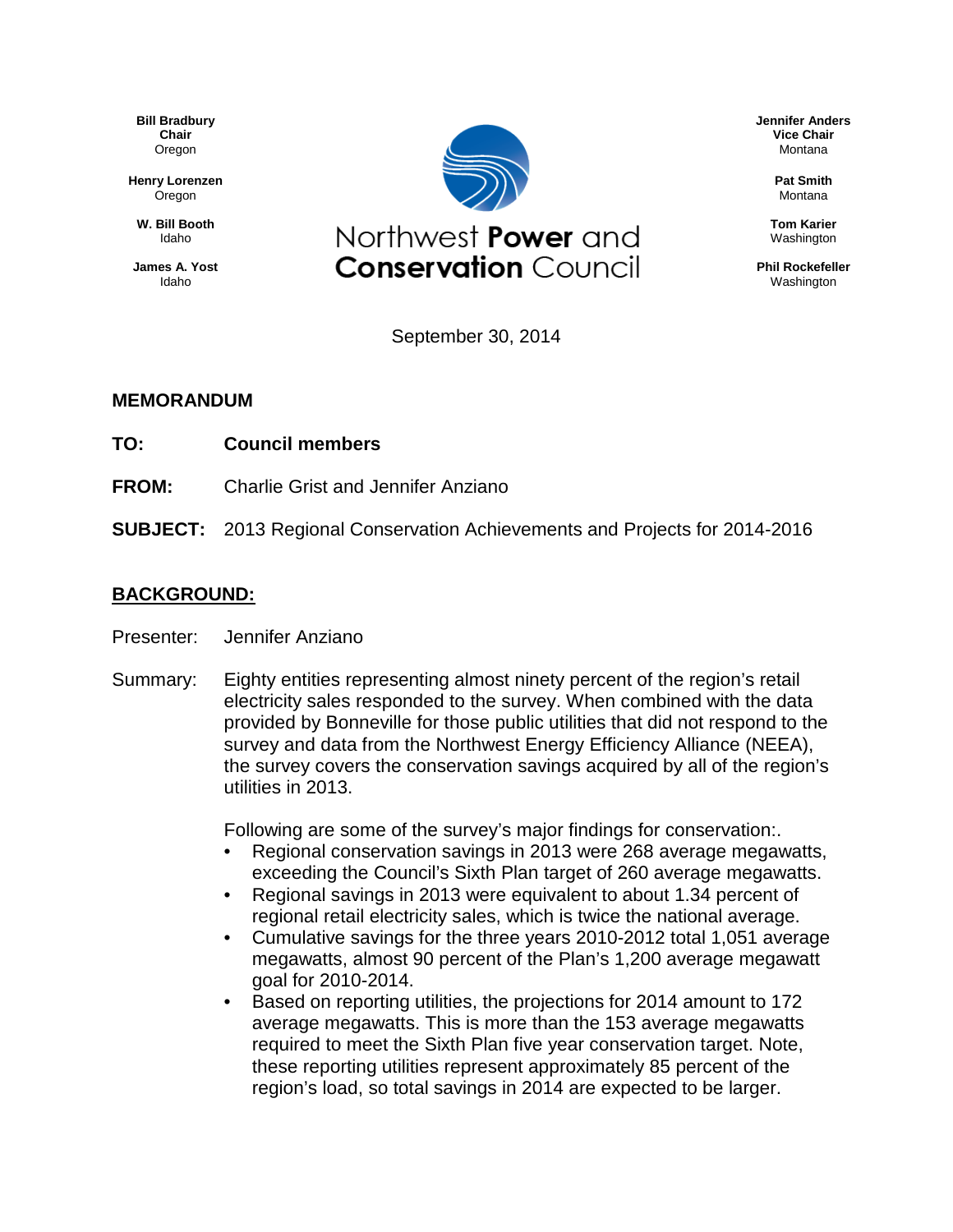• The utilities' projections for 2014 and 2015 amount to 274 average megawatts. This reflects responses from utilities representing approximately 80 percent and 60 percent of the region's load for 2014 and 2015, respectively. It also does not include any savings from NEEA.

Based on these results, it appears that the region will meet and perhaps exceed the Sixth Plan's five year conservation target of 1,200 average megawatts. Further, regional conservation achievements have exceeded the conservation goals set forth in the Council's Fifth and Sixth plans for nine consecutive years.

Cumulative savings from 1978 through 2013 from utility and NEEA conservation programs, state codes and federal standards now total 5,569 average megawatts. This is roughly equivalent of the annual electricity use of the entire state of Oregon, plus that portion of Montana that is included in the region. Beginning in 2011, energy efficiency displaced coal as the region's second largest resource, after hydroelectricity.

Following are some of the survey's major findings for costs:

- In aggregate, regional utility investments in energy efficiency in 2013 were \$375 million (2006\$) or about 3.4 percent of retail electricity revenues (Note, this is based on 2012 revenue data from EIA, which will be updated for 2013 in October or November 2014).
- The average levelized cost to utilities of 2013 savings was just over \$17 per megawatt hour (2006\$).
- Regional utility investments in energy efficiency averaged just over \$28 per capita in 2013 compared to the national average of just over \$16 per capita.
- Cumulative utility investments in energy efficiency from 2010 through 2013 total \$1.52 billion (2006\$)
- Relevance: The primary charge to the Council under the Northwest Electric Power Planning and Conservation Act is to prepare a long-term forecast of regional electricity needs and a plan to meet those needs. This annual survey provides insight on how the region is doing on meeting the conservation targets identified in the power plan.
- Workplan: 1.A Guide regional efforts to implement the Sixth Power Plan's recommendations including energy efficiency.
- Background: The Council's Regional Technical Forum (RTF) is charged with conducting an annual survey to assess progress towards the Sixth Power Plan's conservation goals. Council staff, with the assistance of RTF contract analyst, recently completed the 2013 survey and will present their findings at the October Council meeting. In addition to collecting data on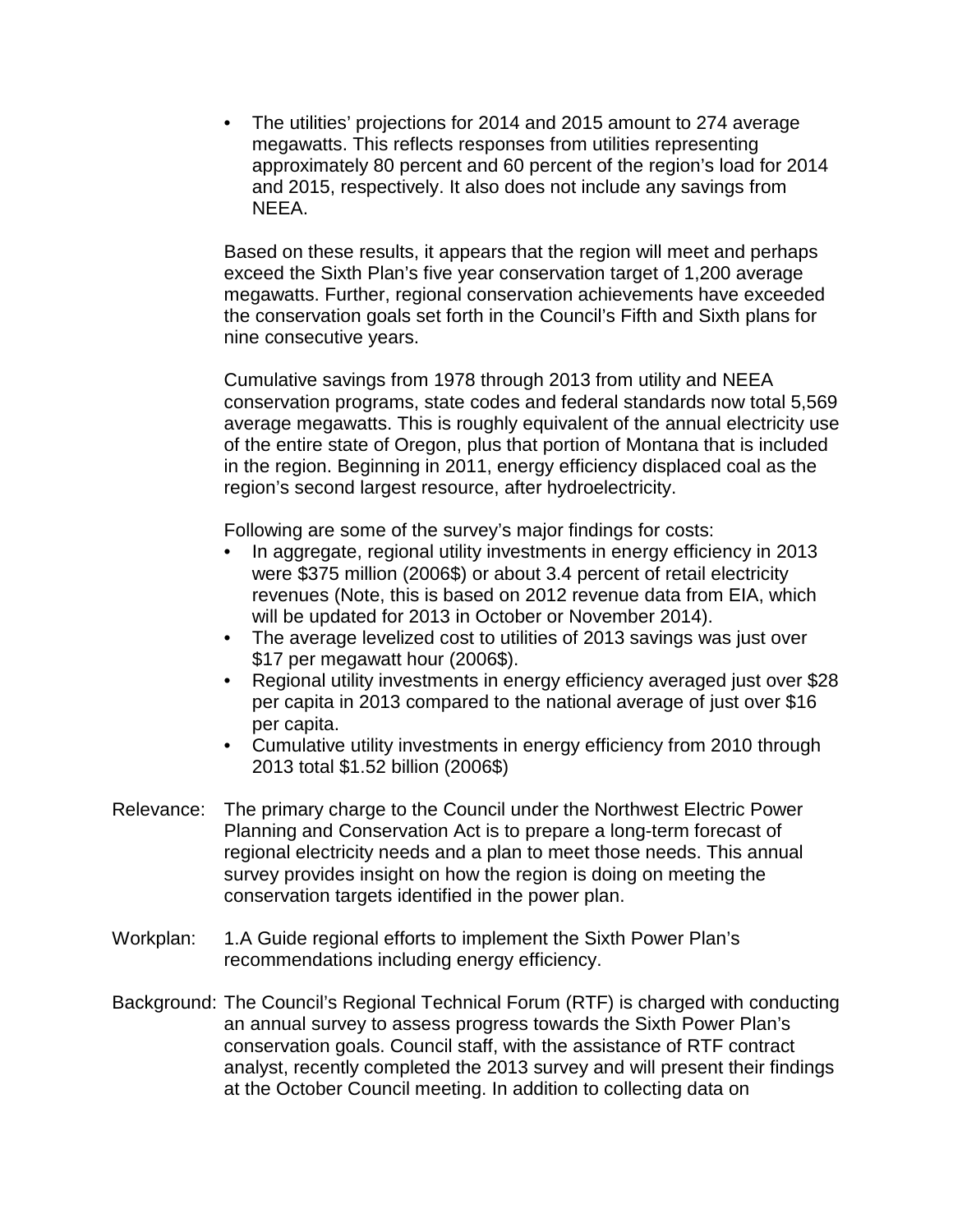conservation savings and expenditures for the year 2013, the RTF also asked utilities to provide projected savings for 2014 through 2016.

More Info: <http://rtf.nwcouncil.org/consreport/2013/>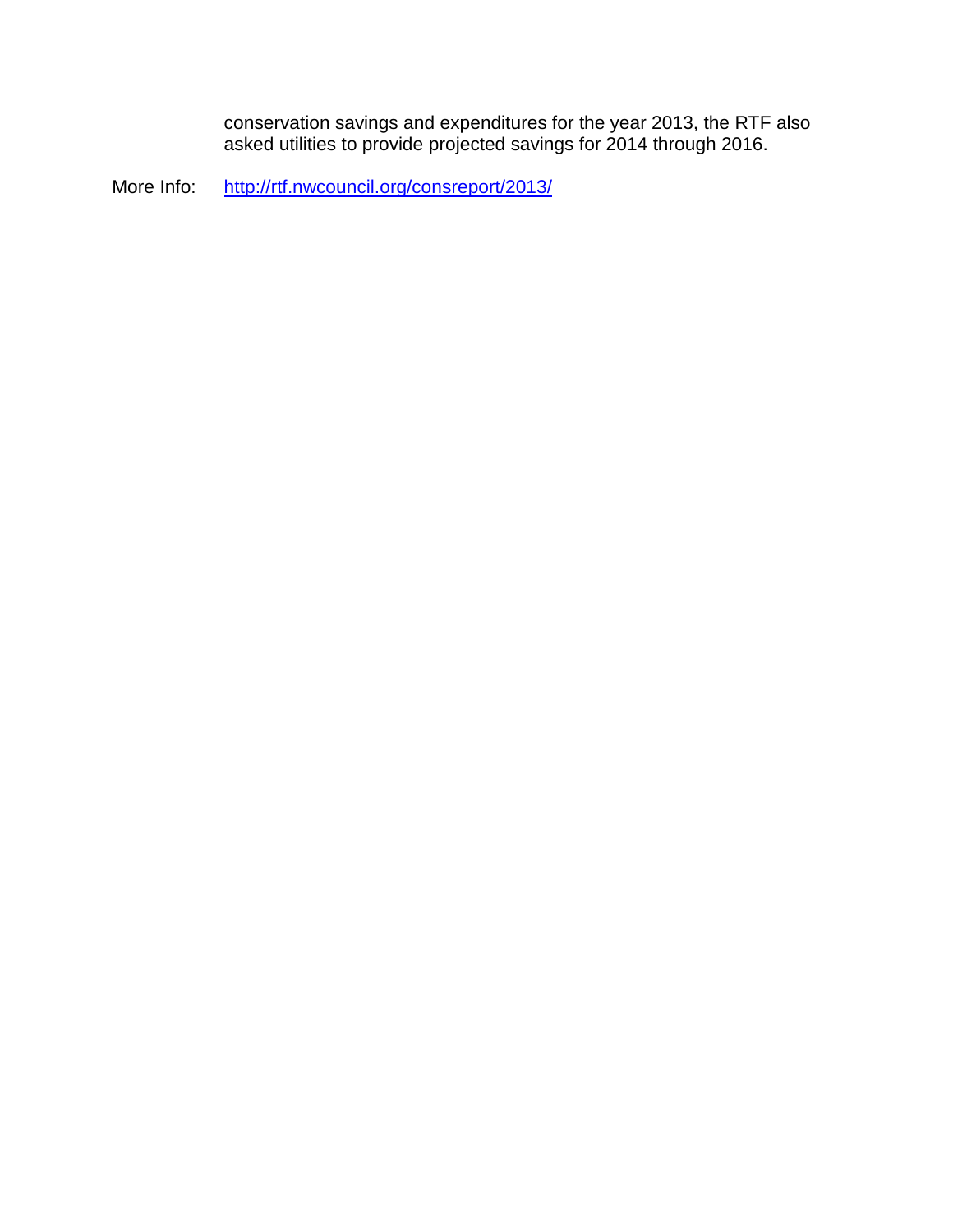

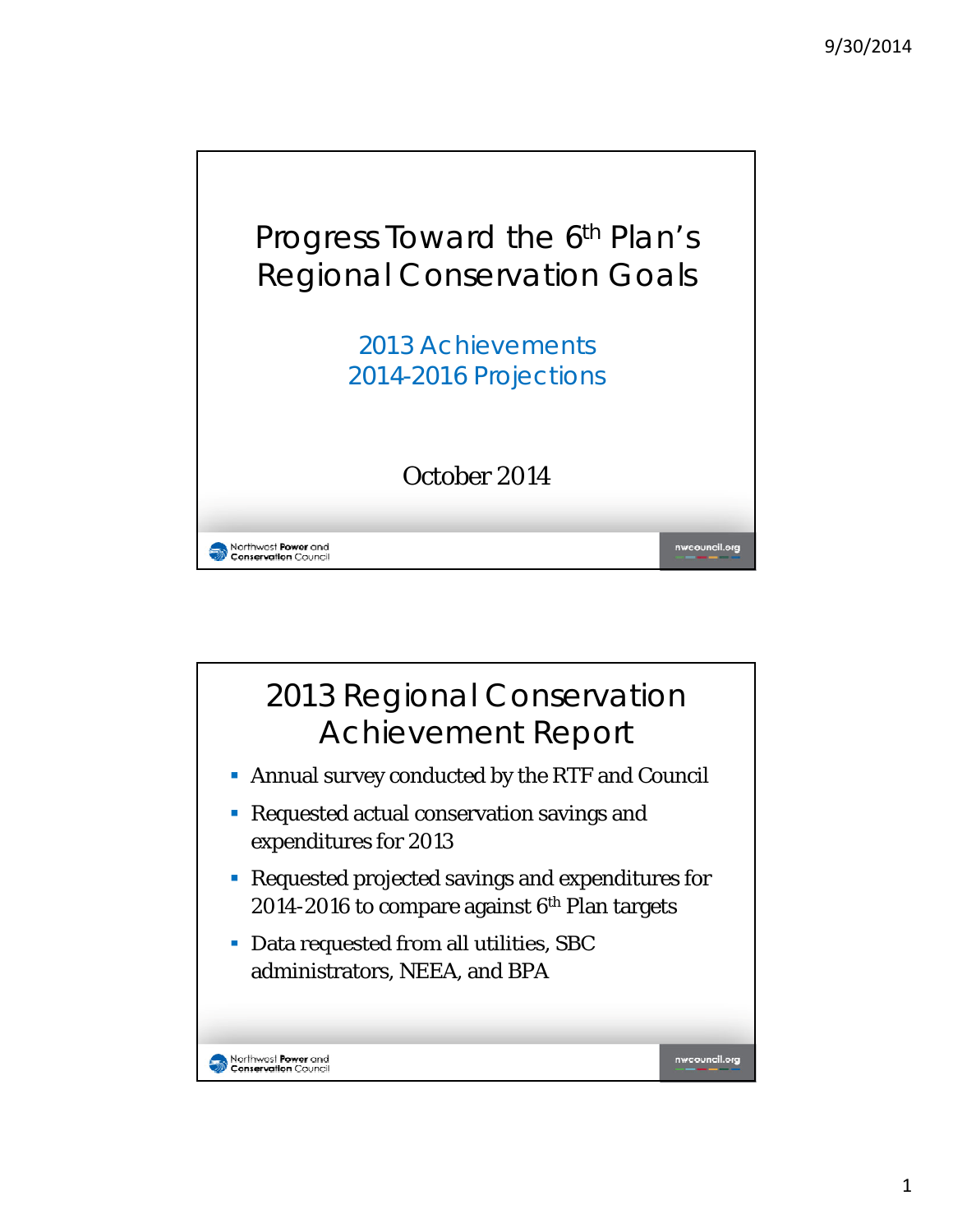

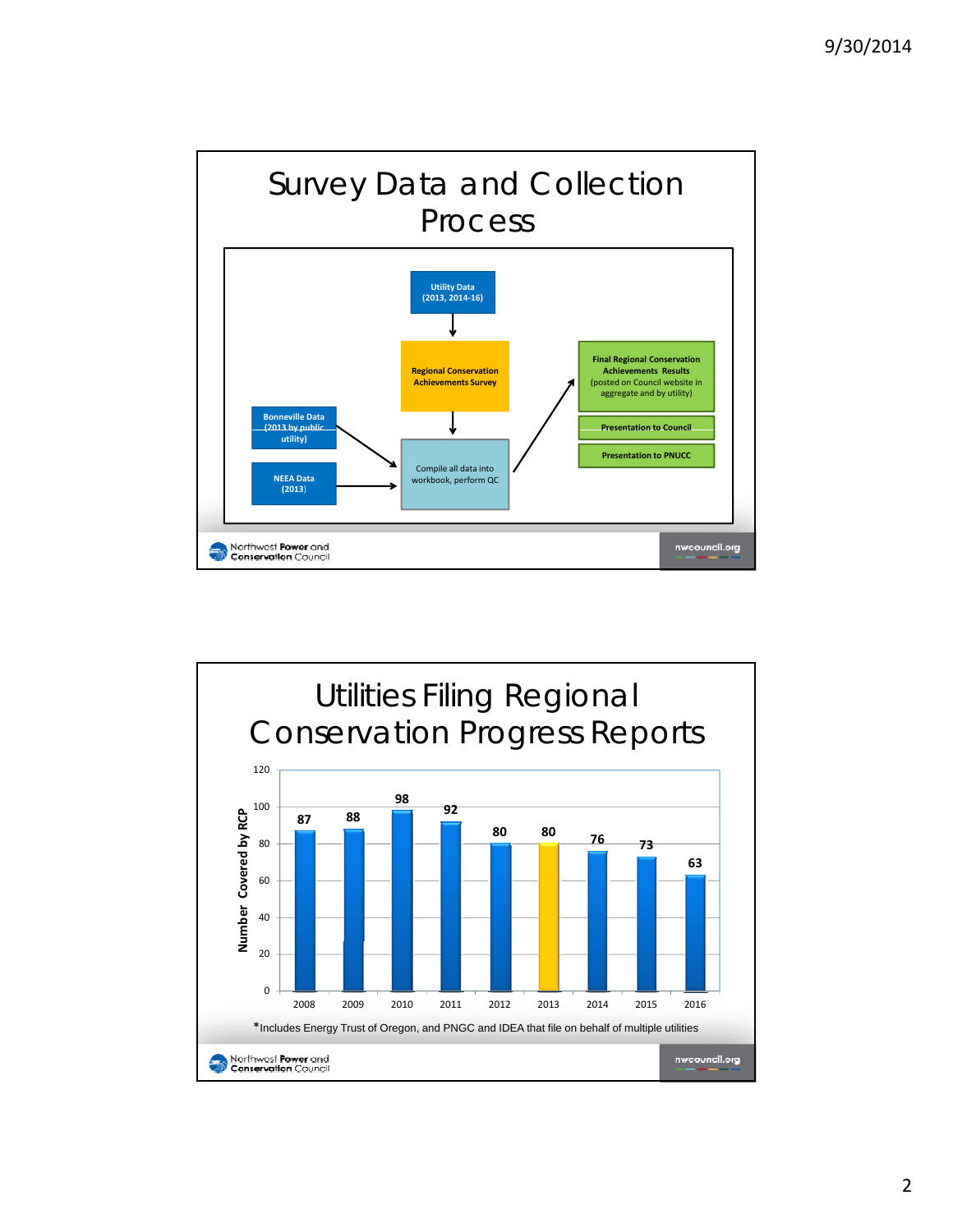

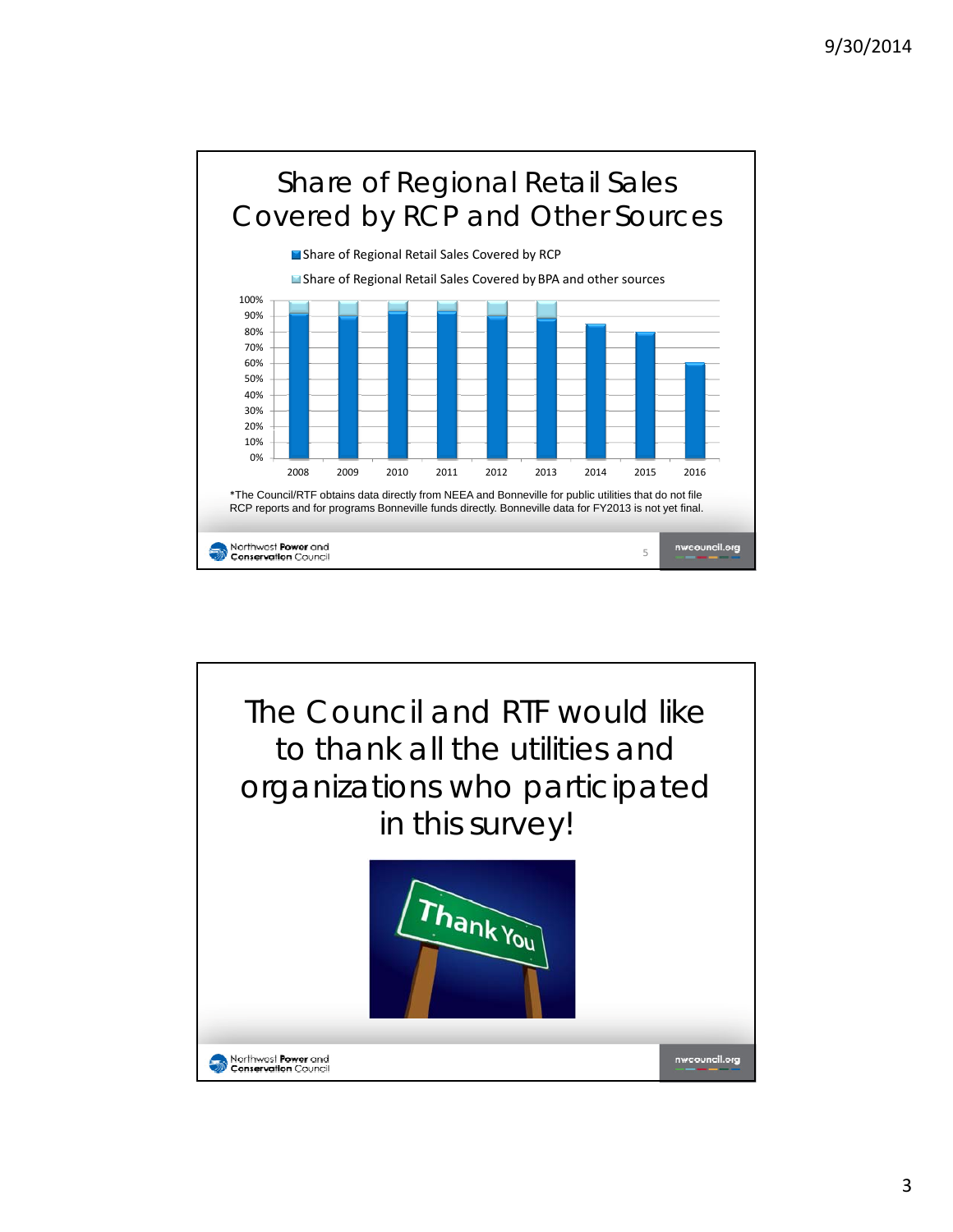

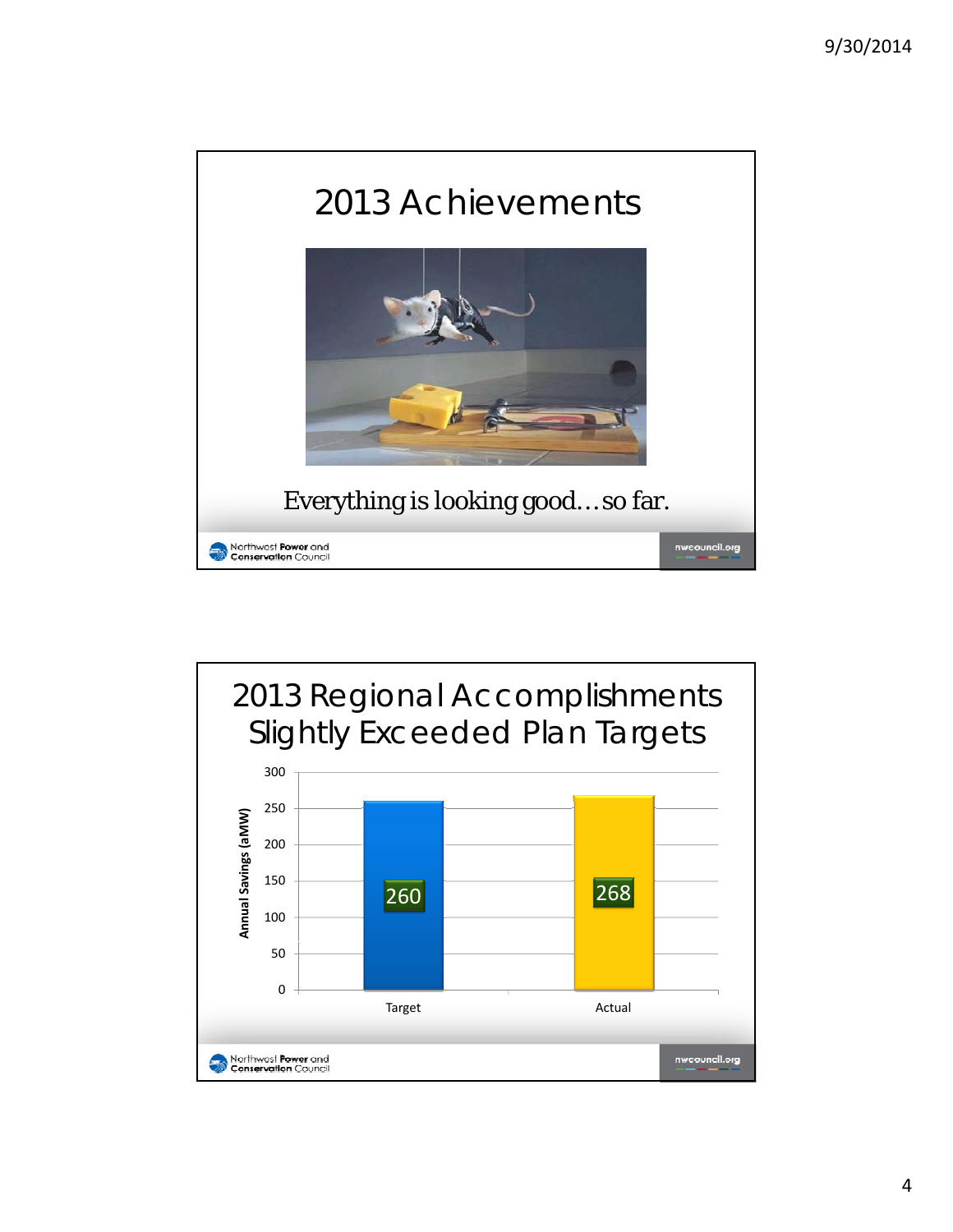

![](_page_7_Figure_2.jpeg)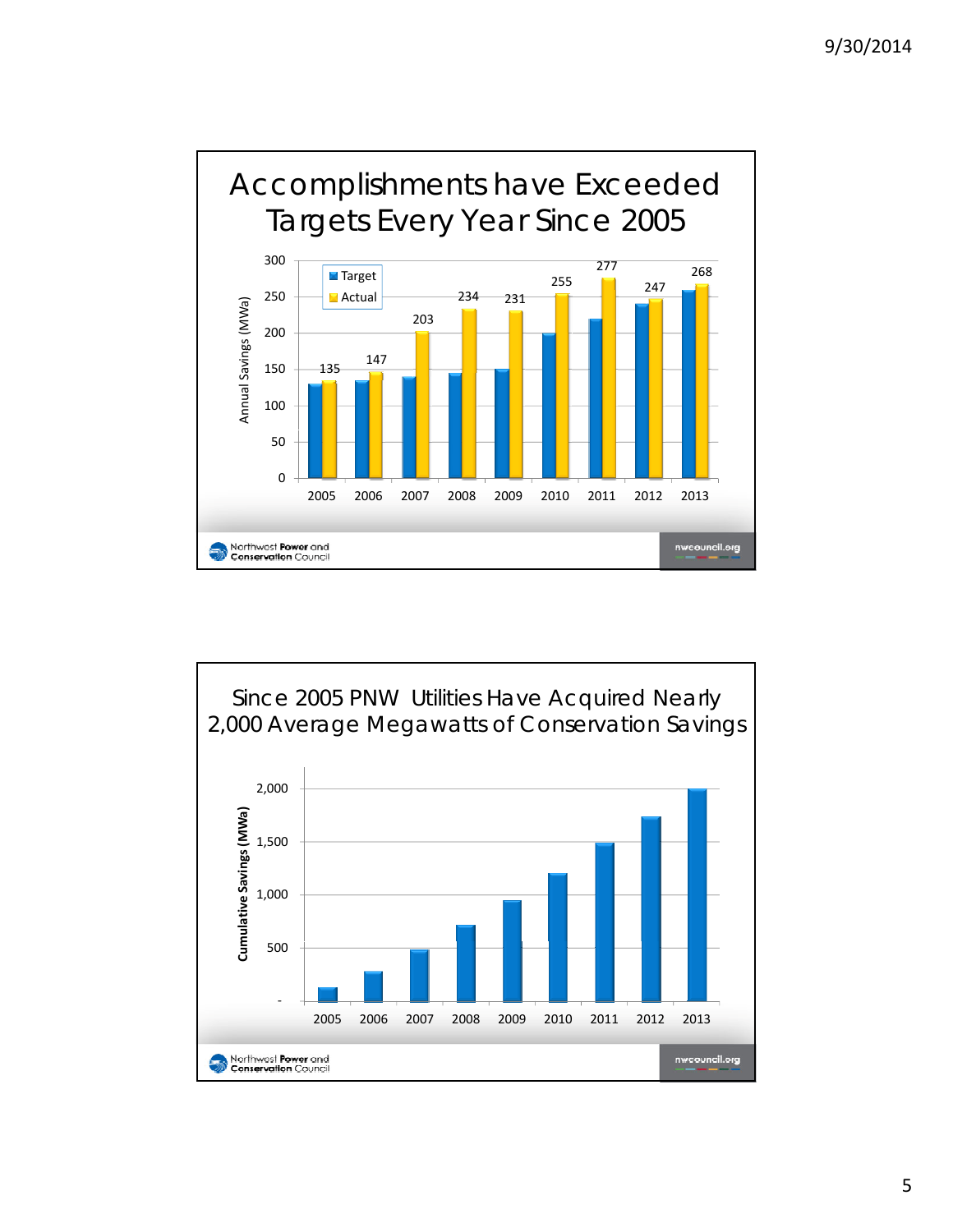![](_page_8_Figure_1.jpeg)

![](_page_8_Figure_2.jpeg)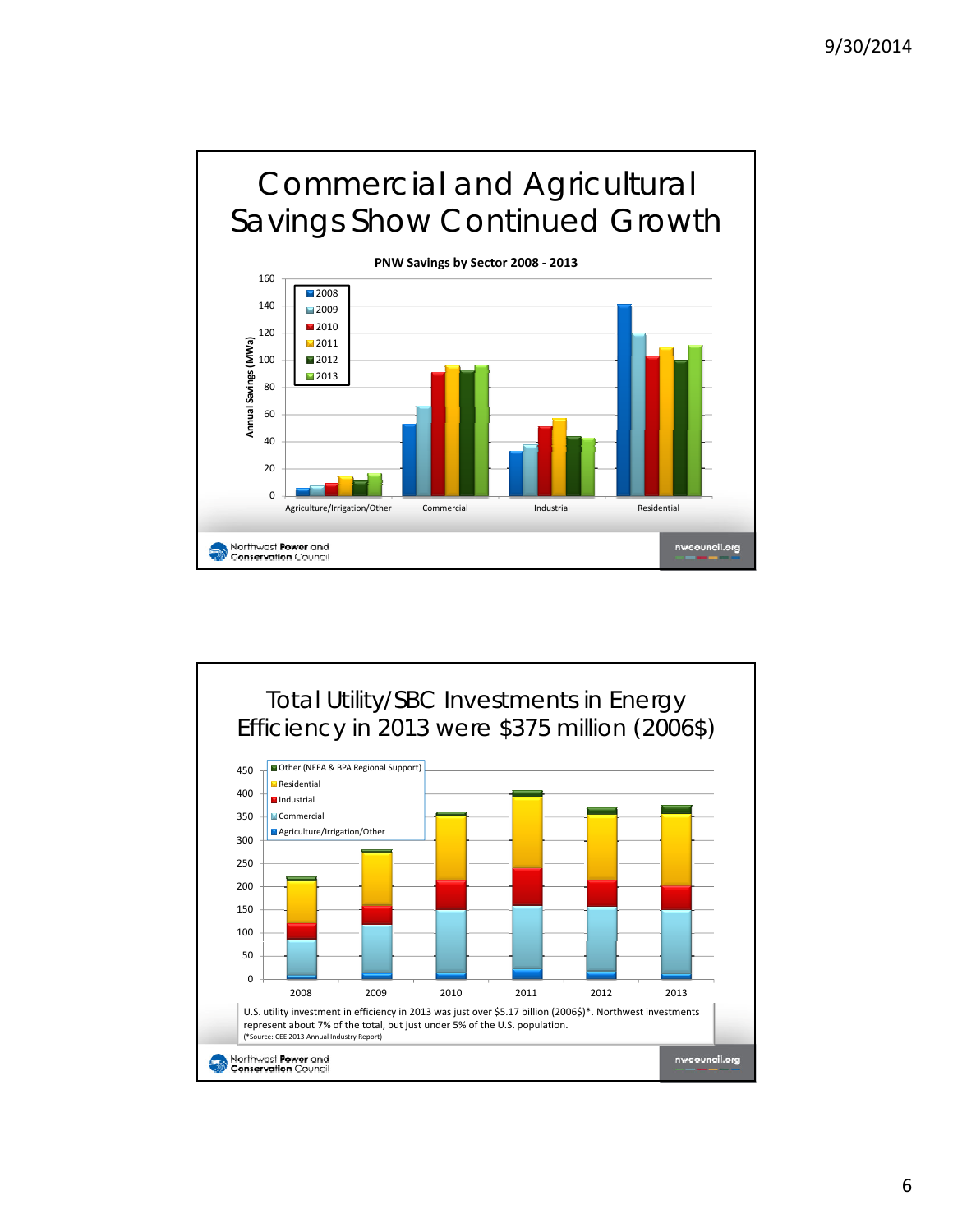![](_page_9_Figure_1.jpeg)

![](_page_9_Figure_2.jpeg)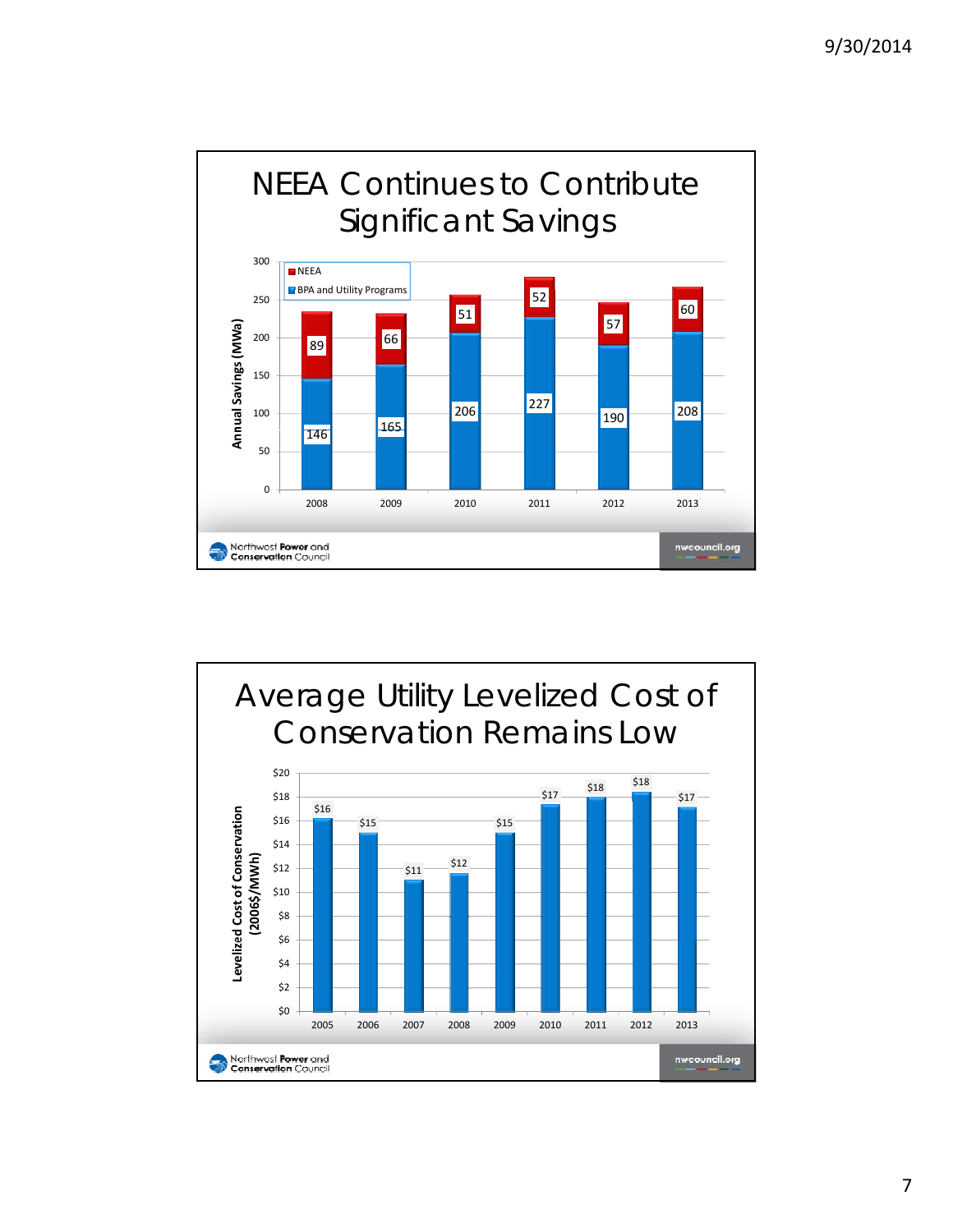![](_page_10_Figure_1.jpeg)

![](_page_10_Figure_2.jpeg)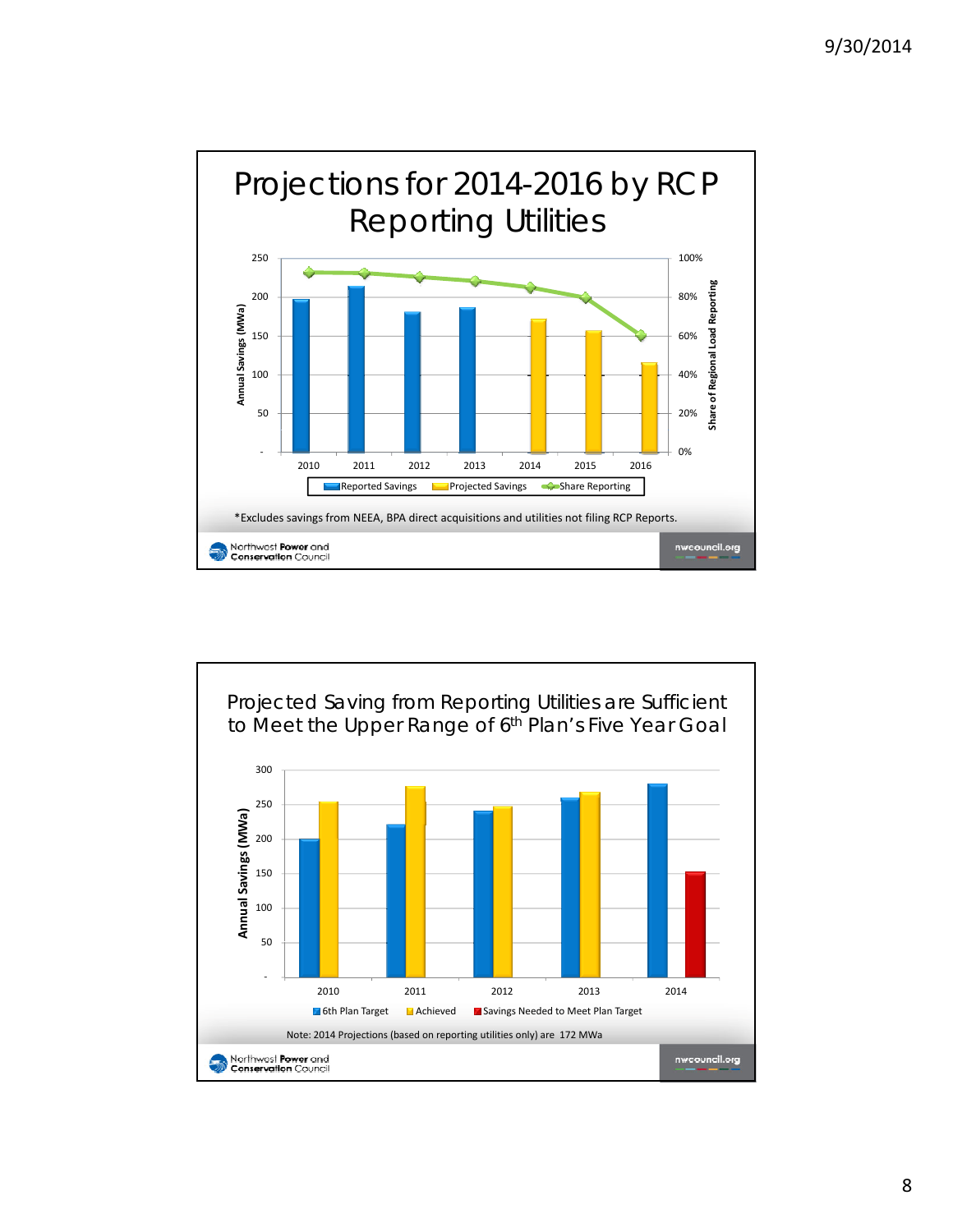![](_page_11_Figure_1.jpeg)

![](_page_11_Figure_2.jpeg)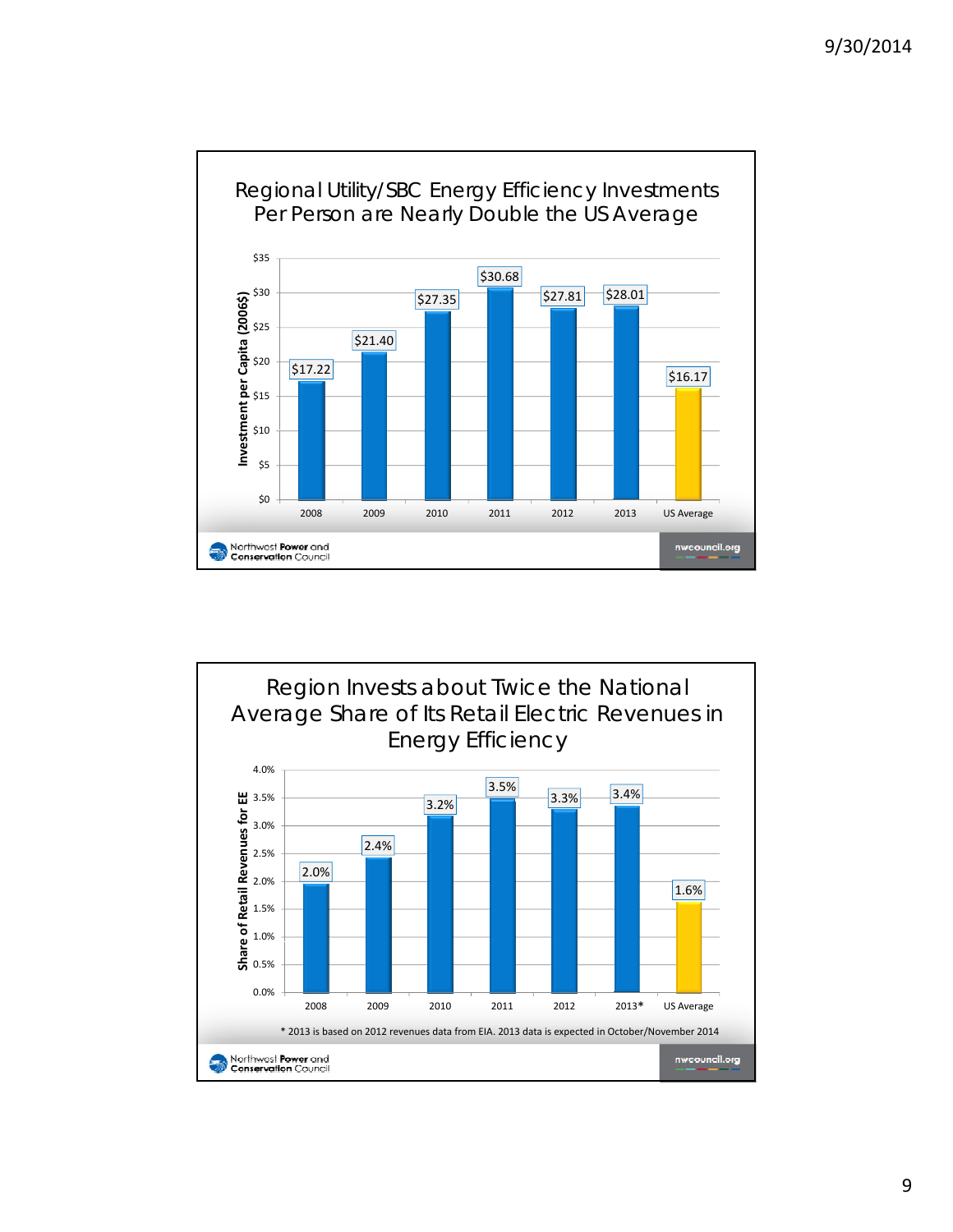![](_page_12_Figure_1.jpeg)

![](_page_12_Figure_2.jpeg)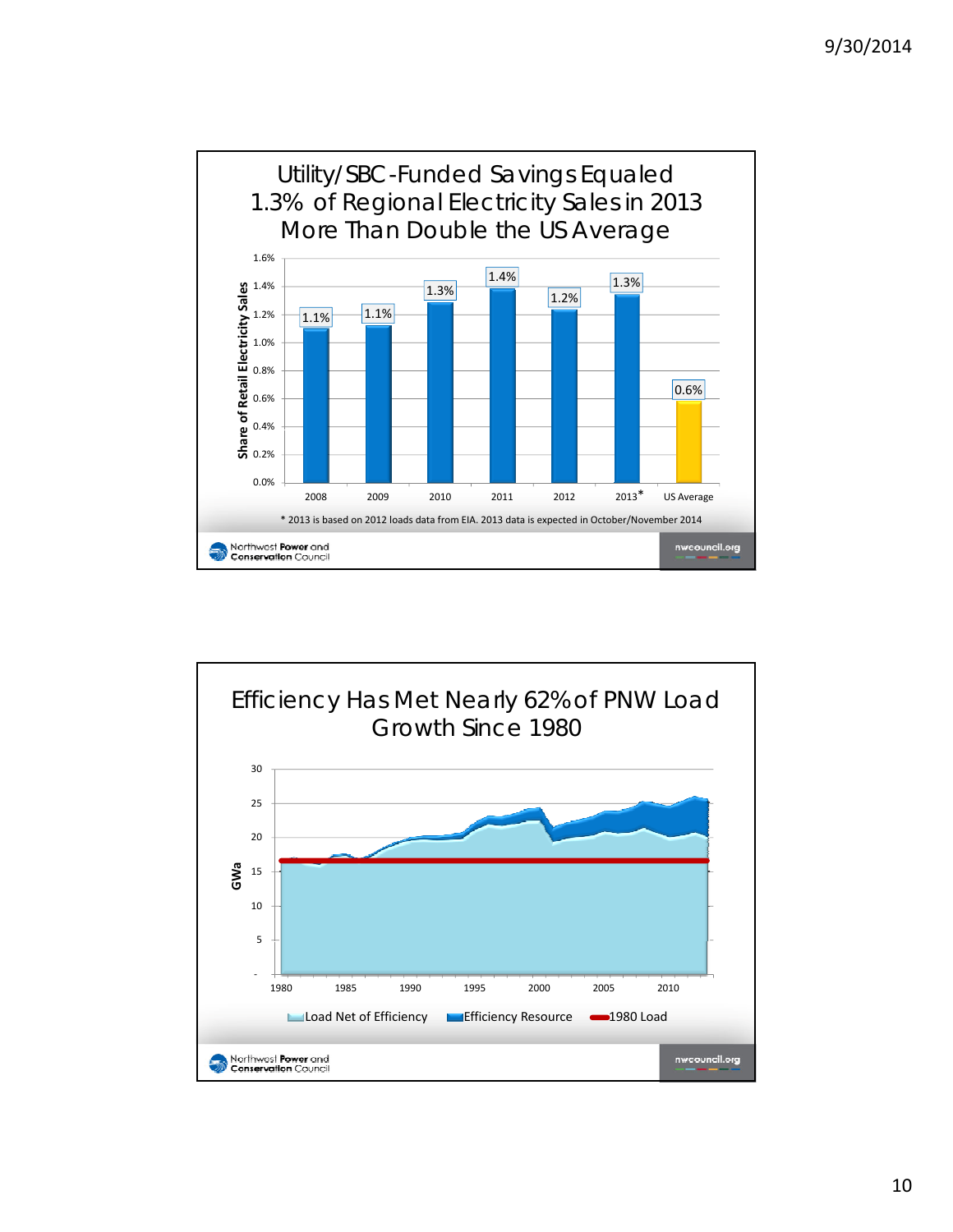![](_page_13_Figure_1.jpeg)

![](_page_13_Figure_2.jpeg)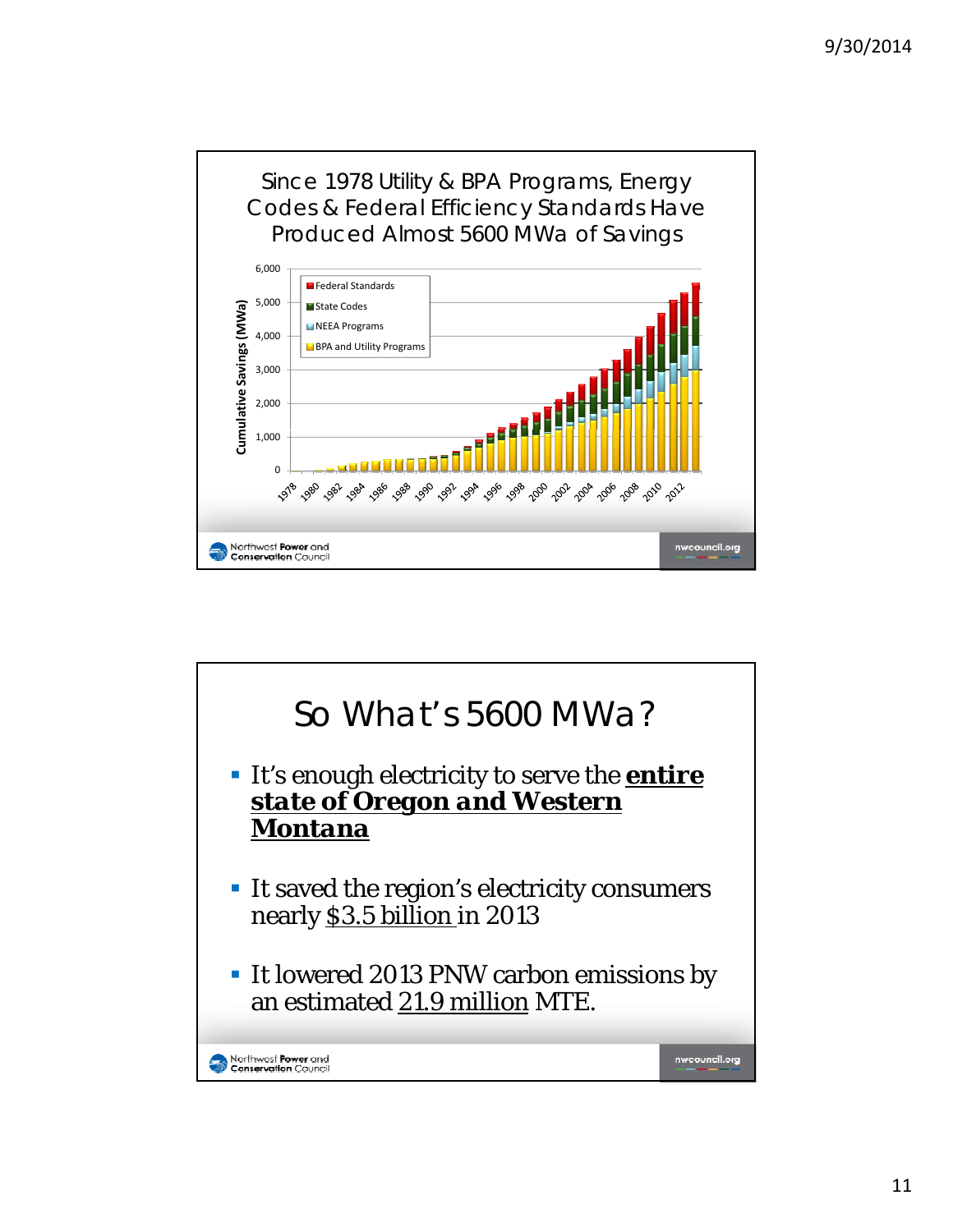![](_page_14_Figure_1.jpeg)

![](_page_14_Figure_2.jpeg)